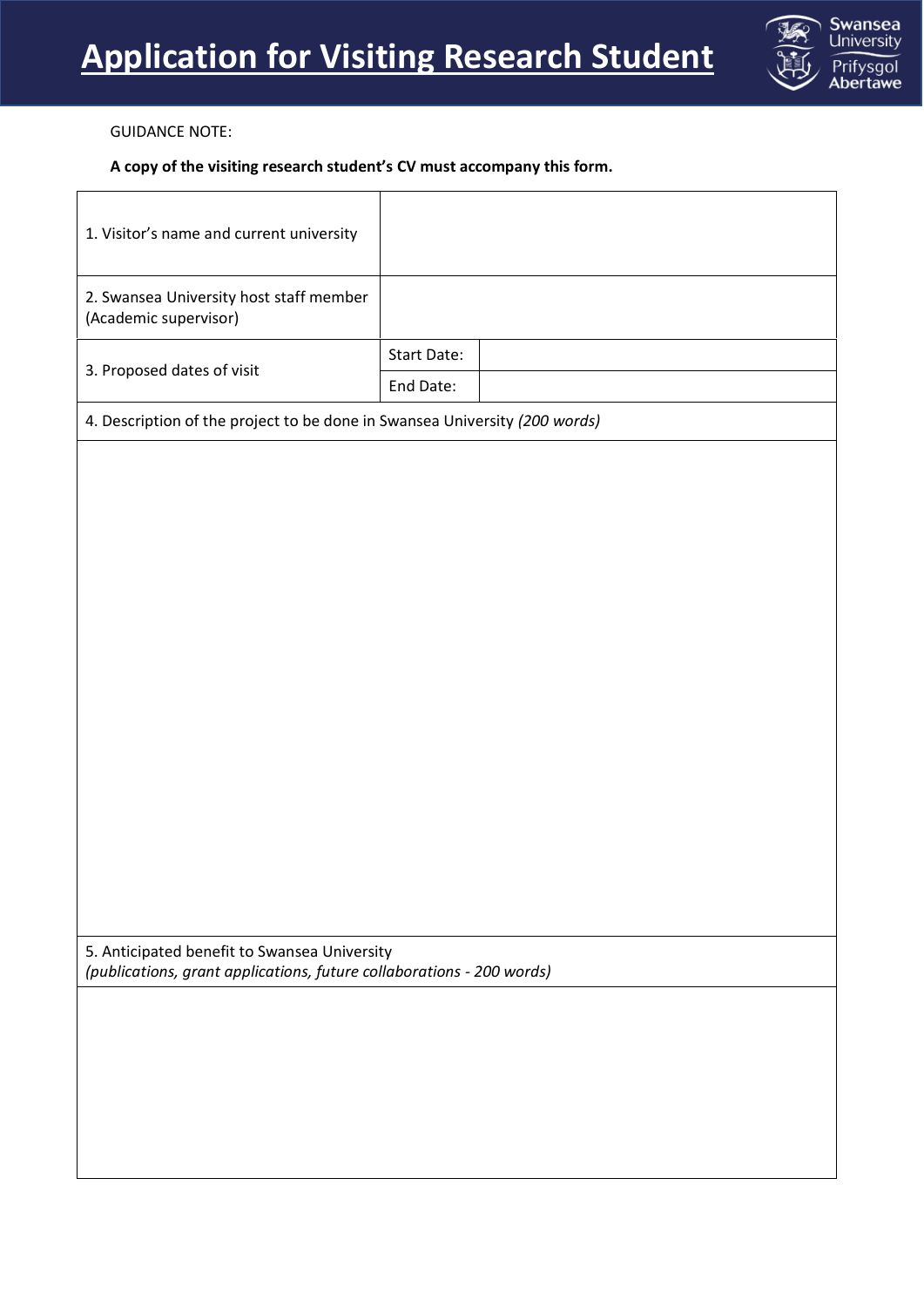| 6. Justification from host academic staff (100 words)                                   |  |
|-----------------------------------------------------------------------------------------|--|
|                                                                                         |  |
|                                                                                         |  |
|                                                                                         |  |
|                                                                                         |  |
|                                                                                         |  |
|                                                                                         |  |
|                                                                                         |  |
|                                                                                         |  |
|                                                                                         |  |
|                                                                                         |  |
| 7. Facilities and costs needed: (Faculty is<br>unable to support any additional costs). |  |
| 8. Do you have permission to use the<br>facilities to carry out the project?            |  |

| Swansea University host staff member - Proposer of Visiting Research Student |  |  |  |  |
|------------------------------------------------------------------------------|--|--|--|--|
| <b>PRINT NAME:</b>                                                           |  |  |  |  |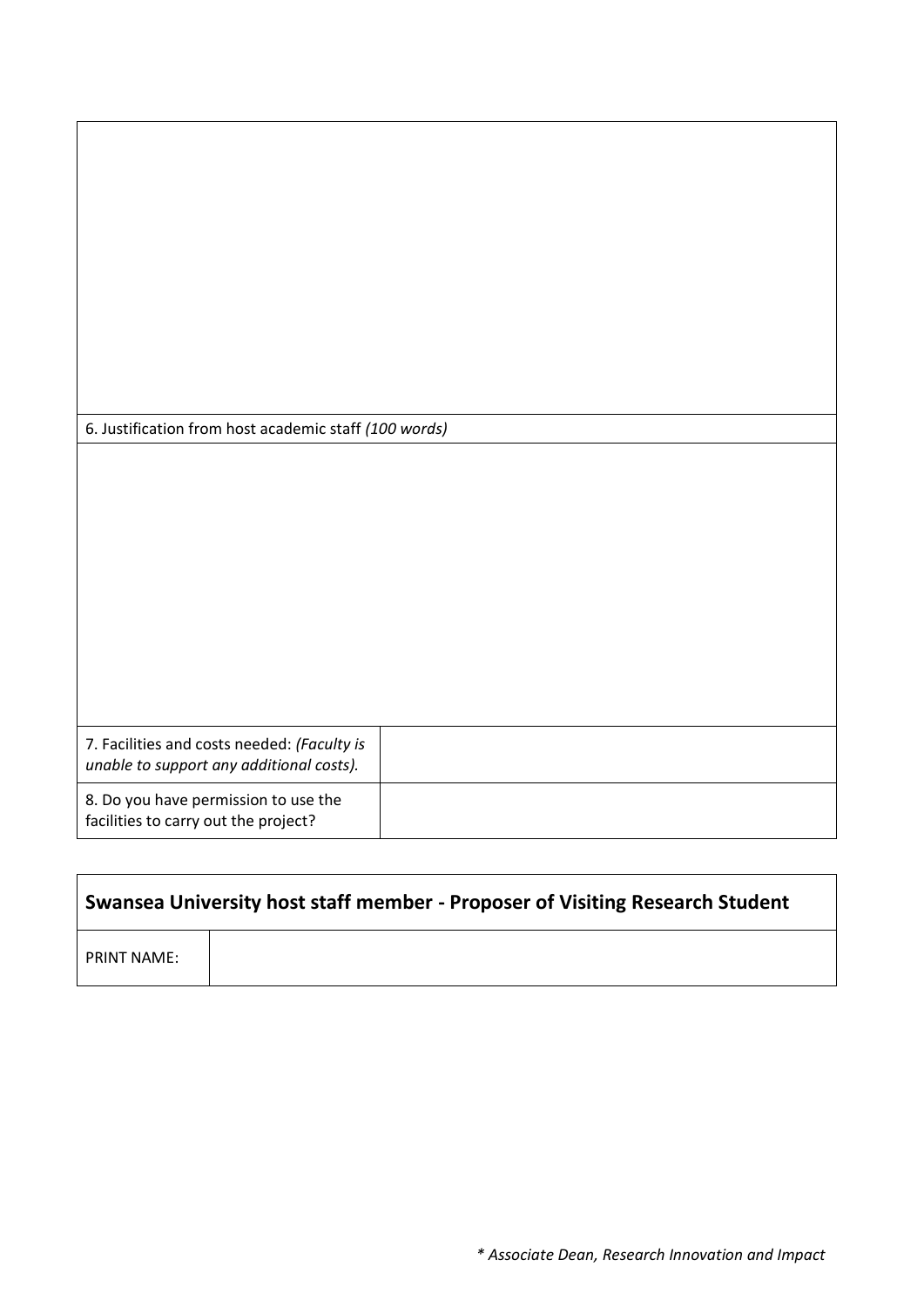| Signature:                                                                                                                                                                                                                                                                                                  |  |  |  |
|-------------------------------------------------------------------------------------------------------------------------------------------------------------------------------------------------------------------------------------------------------------------------------------------------------------|--|--|--|
| *Please Note*<br>By signing you<br>are confirming<br>that the visiting<br>research<br>student will not<br>be employed at<br>Swansea<br>University,<br>either as a<br>sponsored<br>researcher<br>under Appendix<br>Tier 5<br>(Temporary<br>Worker)<br>Government<br>Authorised<br>Exchange<br>Scheme Worker, |  |  |  |
| or otherwise.                                                                                                                                                                                                                                                                                               |  |  |  |
| Date:                                                                                                                                                                                                                                                                                                       |  |  |  |

## **FOR OFFICE USE ONLY:**

**FOR OFFICE USE ONLY:**

*Received by (please initial): Date application sent to ADRI&I: For use by the ADRI&I\* only* Application for Visiting Research Student Outcome: **ACCEPTED REJECTED** *(please give reason below)* ADRI&I Signature: Date: